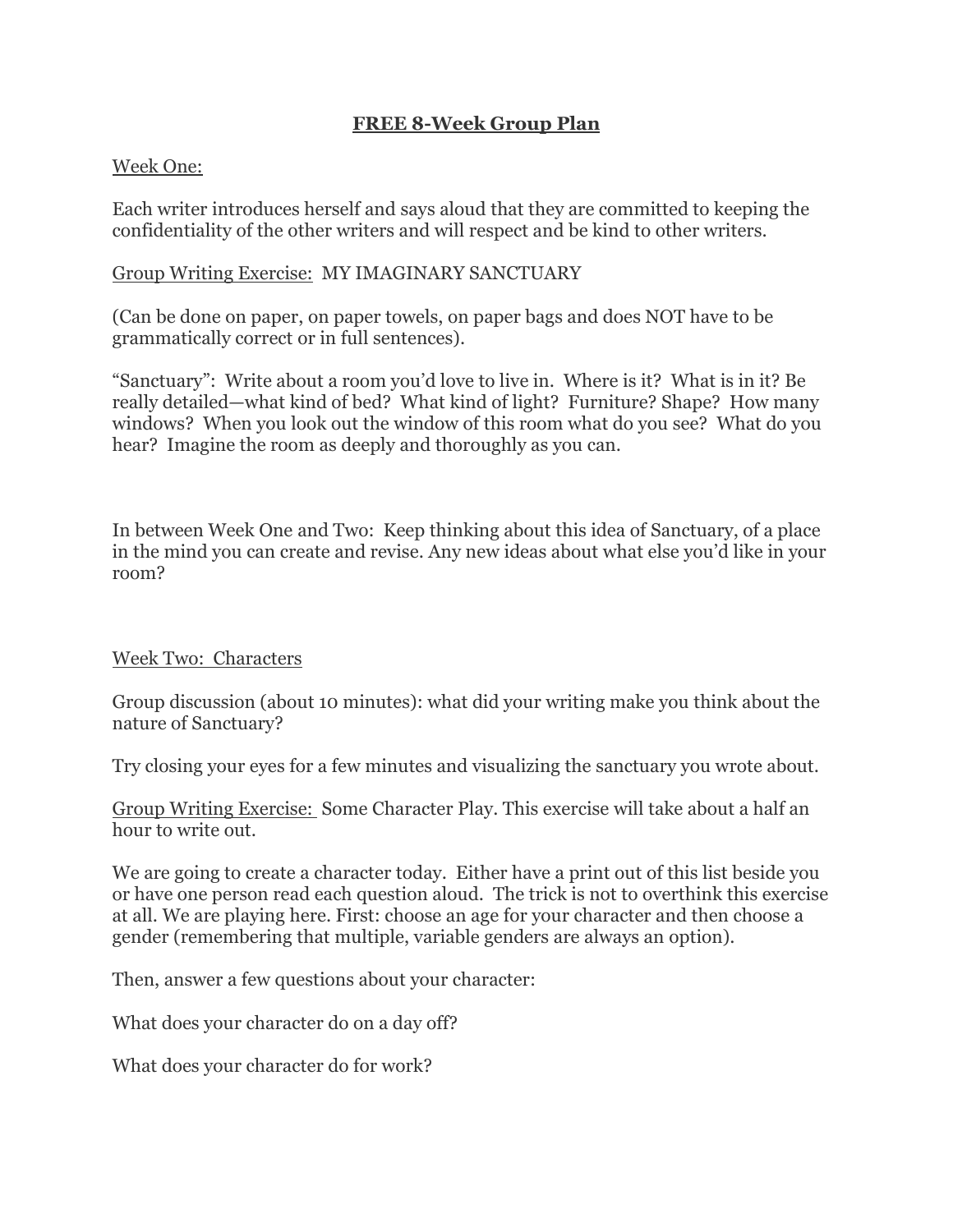Does your character remember their dreams ? Does your character dream in black and white or color or both? Does your character have any recurring dreams?

What makes your character belly laugh?

What's your character's biggest fear?

What's the one secret your character would never want to tell anyone else?

What's your character's favorite thing to eat for breakfast?

Does your character sing in the shower? If so, what song(s)?

What was your character's first kiss like?

When your character looks in the mirror what does your character see. Have them look esp. closely at their faces.

Your character is walking downtown and sees someone leaving an ATM machine and dropping 40 dollars without realizing it. What does your character do?

Writers read their "character studies" aloud.

In between weeks two and three: think more about your character and imagine them in more situations. Imagine more about their "backstories," about their families. If you have time, use your writers' notebook to write about: your character's first memories, your character's defects of character, your character's family history.

# Week Three: "Character Studies" Continued

# Part ONE:

Group Writing Exercise: We are going to continue with the characters you began creating last week. Read over what you wrote last week about your characters. Now, giving yourself about 20 minutes, answer a few more questions:

What is your character's first memory?

What was your character's mom like?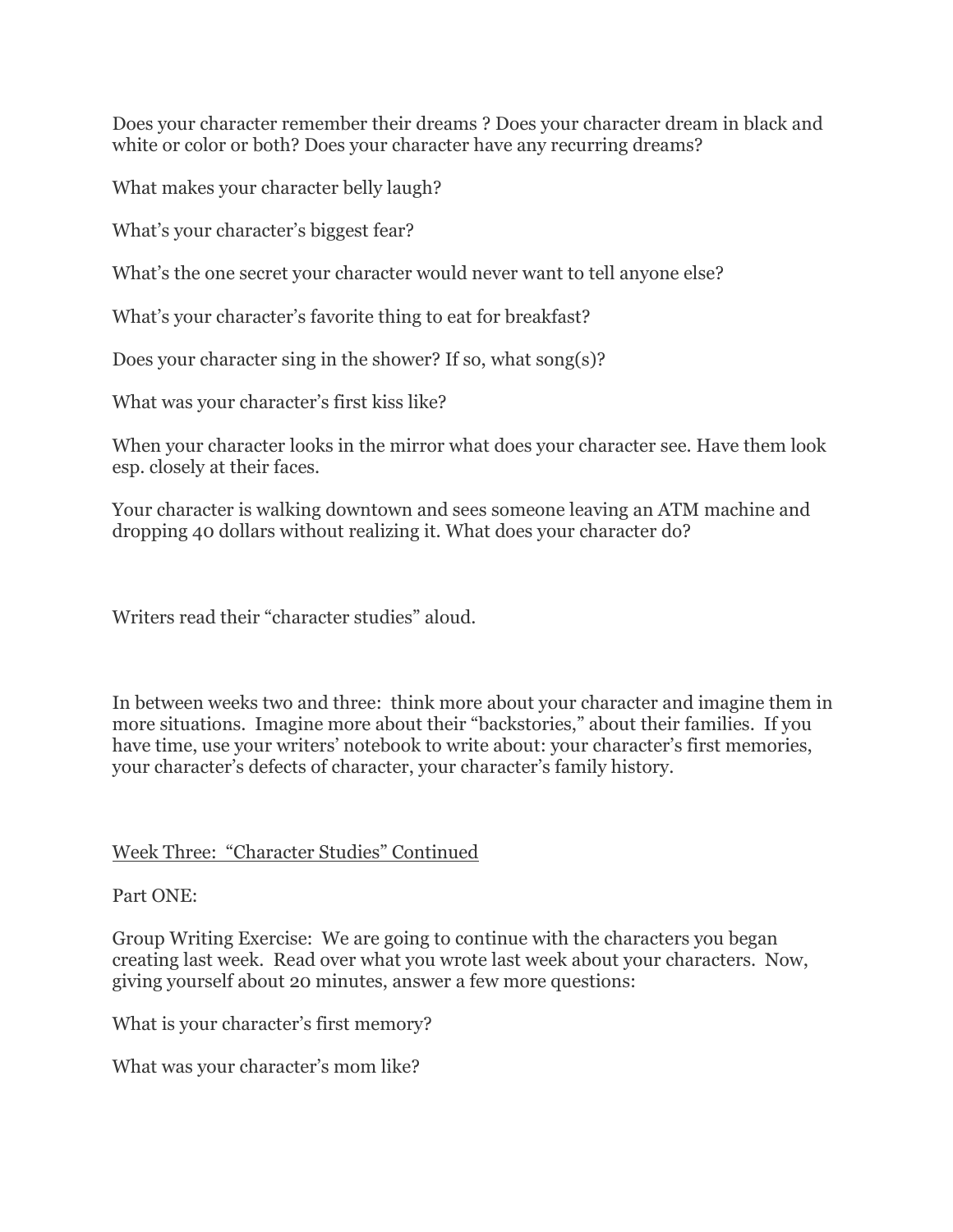What kinds of lies does your character tell herself/themselves? Tell others? Under what conditions?

What's one thing your character does not realize about herself/themselves that their closest friend can see?

Your character gets to choose a pet. What kind of pet and why?

Now, you have some idea about your character, but use writing and events to get to know your character better. Pick two of the following three situations to take notes/write about.

Your character is invited to a party/dinner/church function/meeting and is attracted to someone in the room: who? why? How does your character handle it?

Your character is at a convenience store and sees someone shoplift. What does your character do?

Your character wins the lottery and gets to create their own sanctuary room. It doesn't necessarily have to be something "rich," at all—the lottery win just means they can afford their own room and to put in that room whatever they want and have that room be wherever they want. What do they create?

Group reads from their exercises.

Part TWO: the group should divide into groups of two/three, or, if you are a group of four/five, then just choose two of the characters. Decide on a kind of tense or joyful situation to put your characters in together and then, as a group, take notes on what you think they might do and let the stories run from there. Have fun.

Make sure to save time at the end of the writing group so that in the larger group (if you divided into groups of two/three), you can come back and tell everyone what happened when you set your characters into play: did those characters surprise you at all, once you saw how they might interact with other characters? How did they change?

Week Four: Praise It!

Part ONE: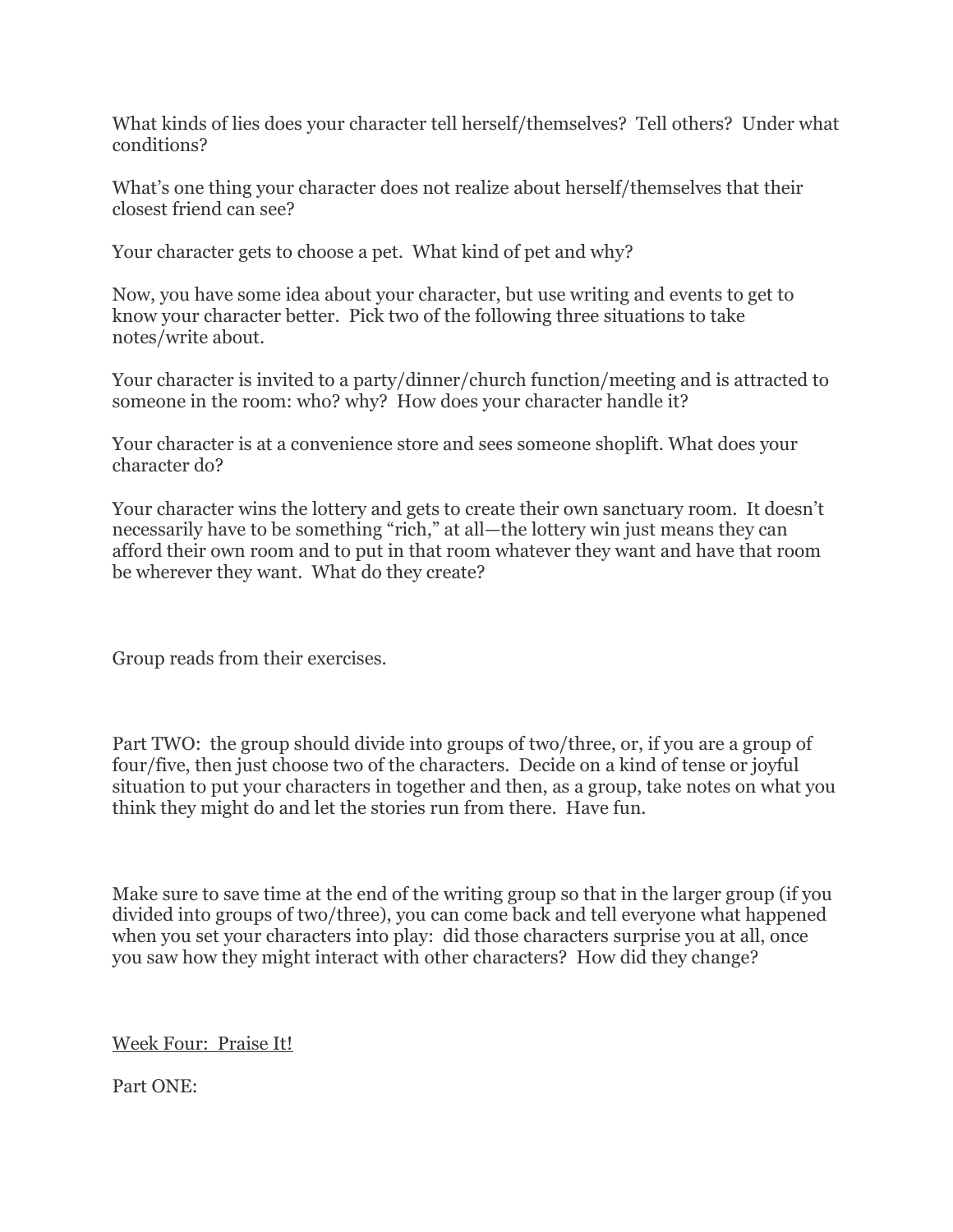This week we are going to practice one of the oldest methods/objects of stories and poems: we are going to praise. Only we are going to try to praise common, every day things, not the things that usually are praised.

Begin the group writing exercise: Write a list of things that, if you look at them with fresh eyes, are interesting and are great, but we take for granted, or they don't usually get praised, like soap, a fork, socks. Write down as many as you can think of in 15 minutes.

Writers Read.

Part TWO:

Write a love poem to one of those elements where you look at everything that thing does and how it does it; your writing can be simple: just say, "dear fork, I love you because you hook that slippery melon". Again, try to think of as many great things about that object as you can, even if you have to push it. Then try writing a made up personal history or mythology of the object. As in, "dear fork, you were overlooked in the bible," or "the fork was not much noticed in the early days as people were more worried about fire, but once they had fire, they kept dropping slick food into it. Then Marisol, one of the early women, said, enough of this and carved the end of a stick into prongs." Just make it up. Have fun.

## Writers Read

Other Writers Respond to Each Writer, telling them one or two things they liked in their Love Letters to the Every Day.

In between weeks Four and Five, think more about the every day objects you come into contact with and how they function. Just use what you are doing in the writing group to become a person who pays even more attention to details of the day.

# Week Five: The Writer Makes Herself Up

Beginning of the Group conversation: what objects did you notice this past week and why?

Group Writing, Part ONE: This week we are going to play with the idea of a writer's persona and a writer's story. You can keep this as true to whom you see yourself as or you can totally make it up for fun, or anywhere in between.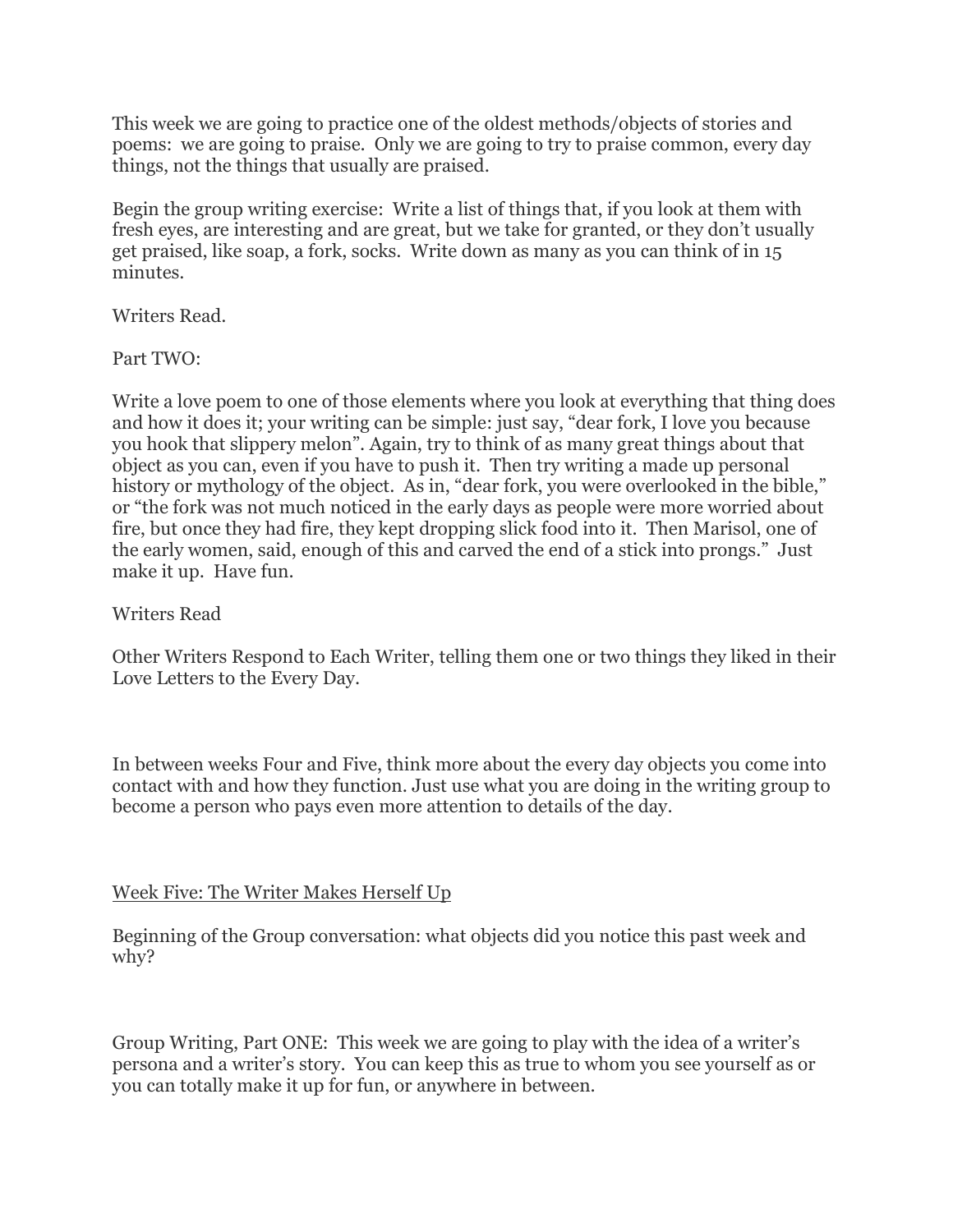Some writers make up a name to use so they can stay private, confidential when they send their work out into the world. If you were going to make up a name for your writer self, what would it be and why (and remember, you don't have to keep just one). Think a little and come up with three different names in the first 15 minutes.

Writers Share: What's one of the possible names you came up with and why?

Group Writing, Part TWO: The Big Old Hyperbole, Mythology Autobiography:

Choosing your own first name, or the first name of one of your writing names, make up an exaggerated lie based on one or two characteristics of that person, a history of that person. Remember, the goal here is to tell the Tall Tale: As in, "little Mary was so tired all the time, she lost every job she every had because she overslept. She was so tired, she ran red lights, slept through a bank robbery as she stood in line. . ."

Or "Montgomery was so drunk most of their lives, their liver packed a suitcase and left for a dry county." Have fun.

In between weeks five and six, simply notice HOW people tell you their stories, the stories of what they have been or seen. What details of others' stories really stay with you? Why?

### Week Six: Having a Talk with the Former Self or a Young Person

This week's writing exercise can be a trigger, so you can choose between three exercises. Make sure, whichever one you choose, you have support after you leave the group—just in case you need it.

Write a letter to yourself when you were 14. What do you want that 14 year old to know?

Or: Write a letter to a young teenager, giving them key advice you think they need..

Or: Write an escape story that works, that has nothing directly to do with your life (as in, here's a story about how a monkey escaped a zoo)

If you need to cry, cry. If other people need to cry, let them. Just hold the space and the sanctuary of the writing group for them.

If the writer feels comfortable and wants this to happen, the writer can call on two/three other people in the group simply to share what they heard the writer saying. It's important to try to mirror what the writer read and not to judge it in any way, for example: I heard you say you were angry that anyone hurt you but that you are blaming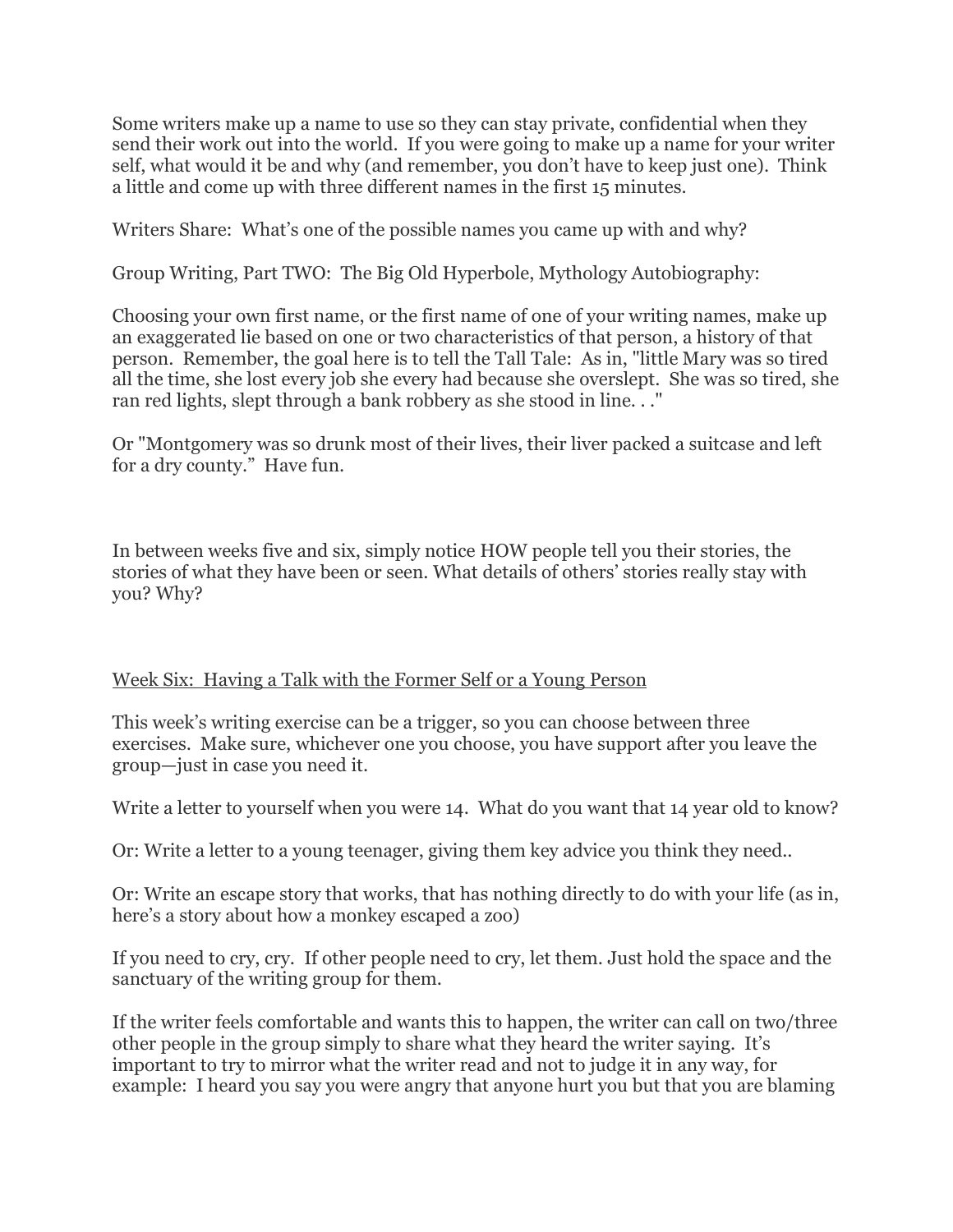yourself, too. If at all possible, it's important to have a counselor in the room when you do this—

In between Weeks Six and Seven, if you are feeling brave, write down a few hard truths. Look at them on the page. Then write down a few truly beautiful things in the world. Look at them on the page.

# Week Seven: Having a Talk with the Future Self

This week's writing exercise can be a trigger, so you can choose between three exercises. Make sure, whichever one you choose, you have support after you leave the group—just in case you need it.

Write a letter to your 85 year old self, greeting that self and explaining a few things.

Or: have a character you created write a letter to their future selves

Or: Write a piece about how you think older people should be treated and why

Writer's share from their writings.

In between weeks seven and eight: try to write for just 10/15 minutes a day about whatever you'd like to write about (see the link on the website for some ideas of what you could do). It might just be to write your dreams from the night before down, or write a list of things you heard people say during the day, or things you thought, or saw.

### Week Eight: Create Some Exercises

You've been in this group writing and working. To begin discussion for this last session, go around the room and let the group tell each person what they appreciate about them and their work.

Then, Group Writing: Just list and brainstorm as many writing prompts as you can think of—remembering that prompts are just ways to trigger ideas, to get the stories and poems going.

Writers Share. As writers share from their lists of writing prompts, take notes.